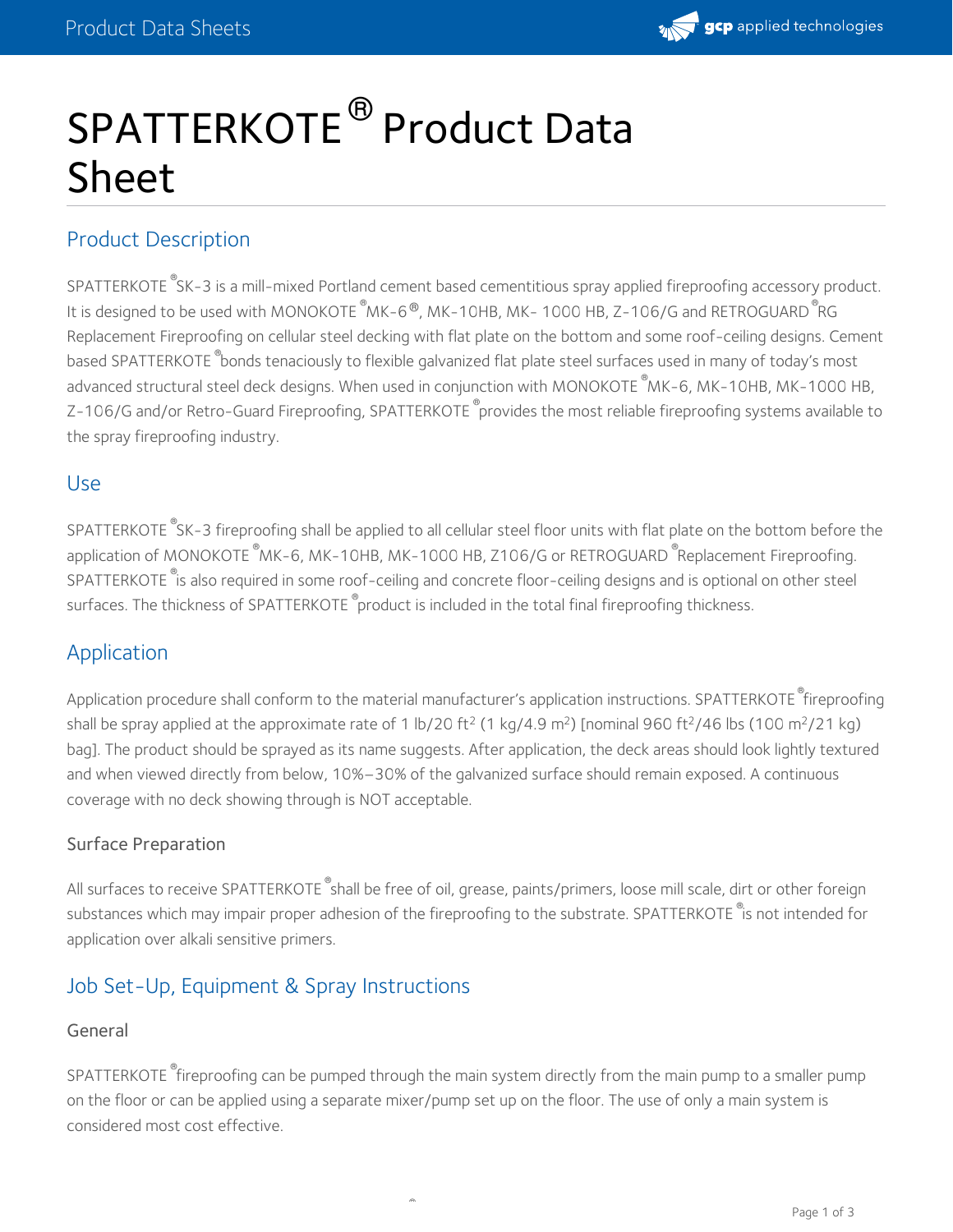

For simplest application, start with SPATTERKOTE <sup>w</sup>fireproofing first thing in the morning before application of MONOKOTE <sup>®</sup>has begun. Pumping will begin with SPATTERKOTE <sup>®</sup>product and be immediately followed with retarded MONOKOTE (See caution for "sandwich" SPATTERKOTE  $^{\circ}$ -MONOKOTE  $^{\circ}$ alternate). Predetermine the number of bags of SPATTERKOTE  $^\circ$ product needed to spray the entire floor and place near the mixer. UL requires a minimum waiting period of 30 minutes after SPATTERKOTE  $^\circ$ product application before overspraying with MONOKOTE  $^\circ$ or RETROGUARD<sup>®</sup>. A single floor or several floors may be sprayed with SPATTERKOTE®fireproofing at one time.

#### Job Set-Up

Set-up detailed below is based on pumping through the main MONOKOTE  $^\circ$ system to an FM-9 (2L4 Rotor Stator) pump on the floor.

A large plaster pump, TM-30, A-3.75 or other (presently being used for MONOKOTE  $^\circ$ application) is used to pump SPATTERKOTE  $^{\circ}$ fireproofing through main system to the hopper of a small pump (FM-9 or other 2L4 Rotor Stator Pump) placed on spray floor. FM-9 is fitted with 100 ft (30.5 m) max of 11/4 in. (31 mm) plaster hose with 6 ft (1.8 m) pole gun. Pole gun to be 1 or 11/4 in. by 5 ft (25 mm or 31 mm by 1.5 m) aluminum pipe with hose swivel and nozzle fitted with 3/8 in. (10 mm) "tough boy" orifice. The 3/8 in. (10 mm) "tough boy" orifice is essential to obtain best pattern and throw to the steel surface, FM-9 to be fitted with front wheel to increase floor mobility. MONOKOTE  $^\circ$ floor (main system) hose to be fitted with 2 in. (50 mm) KamLoc Brass (quick fit) fitting at the 2 in. x 11/2 in. (50 mm x 38 mm) reducer. 2 in. (50 mm) hose to be disconnected and placed near hopper of FM-9. Large pump must be able to be shut off from spray floor, 10 gallons (38 L) of water should be brought to the spray floor to allow for cleanout of the floor pump.

#### **Materials**

- Material shall be SPATTERKOTE® fireproofing, Underwriters Laboratories designation "Type SK-3", as manufactured by GCP Applied Technologies or its processing distributors.
- Mixing water shall be clean, fresh and suitable for domestic consumption and free from such amounts of minerals or organic substances as would affect the set of the fireproofing.
- Retarder material shall be Red Top Plaster Retarder as manufactured by United States Gypsum or approved equal.

#### Mixing Procedures

SPATTERKOTE  $^{\circ}$ fireproofing is formulated to be mixed with water in a mechanical plaster mixer to form a cohesive, uniform slurry of 44–55 lb/ft<sup>3</sup> (700–880 kg/m<sup>3</sup>). Water nominal 81/4 – 83/4 gallons (31.2–33.1 L) per bag should be added to the mixer followed by addition of SPATTERKOTE  $^\circ$ . Mixing should continue and water adjusted to create a wet, creamy mix with the consistency of medium thick tomato/rice soup. Mixing a wet mix at 35 rpm for a period of 11/2 -3 minutes will produce proper consistency. Mix will be significantly wetter than MONOKOTE<sup>®</sup>.

#### Pumping